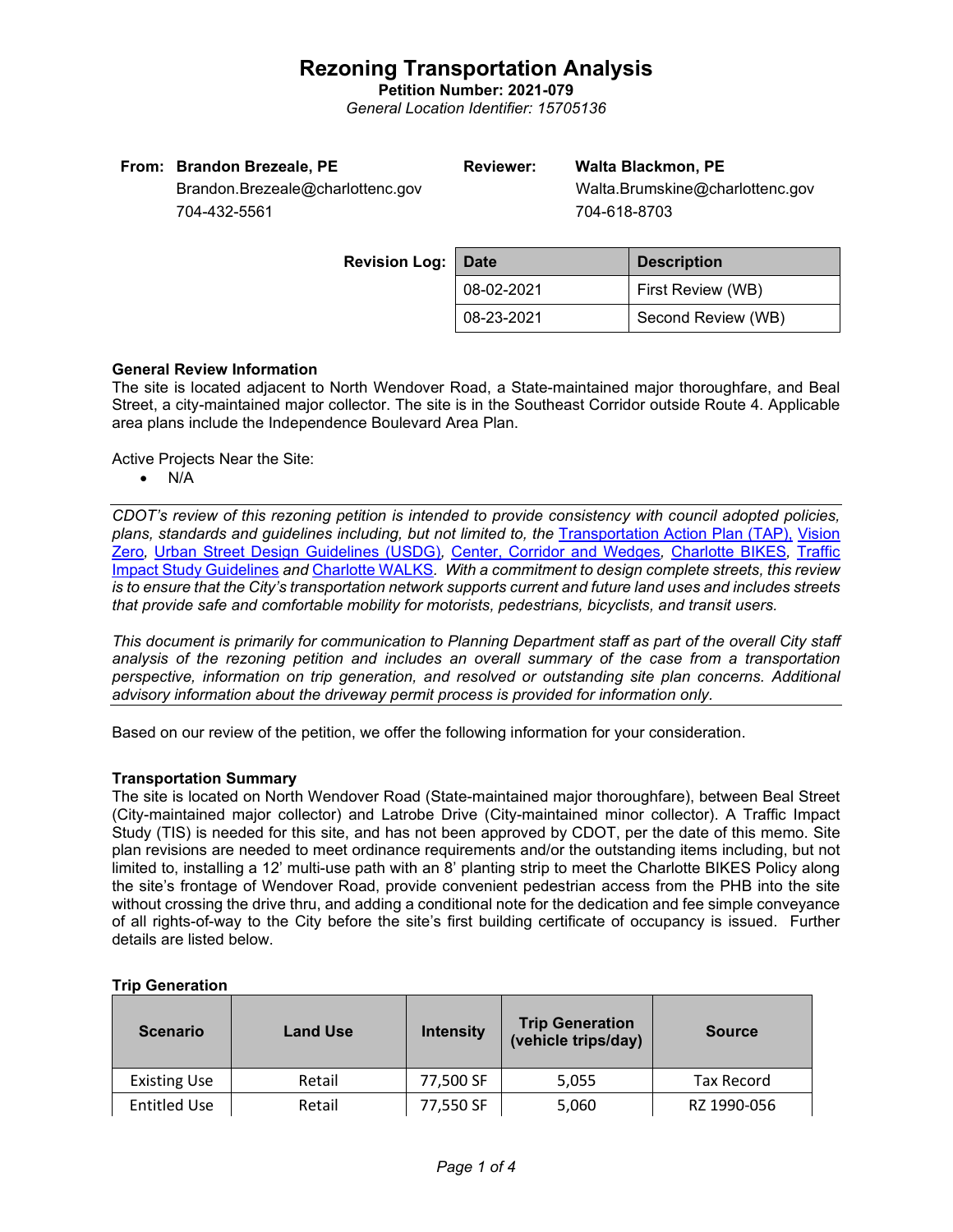# **Rezoning Transportation Analysis**

**Petition Number: 2021-079**

*General Location Identifier: 15705136*

|              | Retail                | 75.000 SF |       |                      |
|--------------|-----------------------|-----------|-------|----------------------|
| Proposed Use | Drive-thru Restaurant | 3.565 SF  | 7.800 | Site Plan: 3/18/2021 |
|              | Drive-thru Restaurant | 2.500 SF  |       |                      |

**Provide comments to the specified comments below.** 

- **Outstanding Issues Strikethrough = Resolved**
- 1. **Curbline:** The proposed zoning district has a setback measured from back of the existing or proposed future curbline.

a. **North Wendover Road:** The future location of curb and gutter is in its existing location.

Label and dimension the curb and gutter from the centerline for each road on the site plan.

## 2. **Traffic Study:**

A Traffic Impact Study is necessary for the complete review of this petition due to the site generating more than 2,500 daily trips.

Staff will receive the petition and begin review, but the public hearing will not be scheduled until the TIS is approved to allow for the minimum time necessary for CDOT to review the study and reach agreement with the petitioner on the required transportation commitments. *Any agreed upon commitments shall be included on the last site plan submitted no fewer than 4 weeks prior to the public hearing.* Therefore, additional traffic mitigation comments may be forthcoming once the TIS is approved by CDOT (and NCDOT).

- 3. Revise site plan and conditional note(s) to commit to dedicate 50' right-of-way from the road centerline. The site plan shall label and dimension the right-of-way from the road centerline.
- 4. Site plan and conditional note(s) revisions are needed to commit to installing a 12' multi-use path with an 8' planting strip along the site's frontage of Wendover Road to meet the Charlotte BIKES Policy.
- 5. Revise site plan to adequately depict the existing Pedestrian Hybrid Beacon (PHB) to remain on Wendover Road.
- 6. Revise site plan and conditional note(s) to commit to provide convenient pedestrian access from the PHB into the site without crossing the drive thru.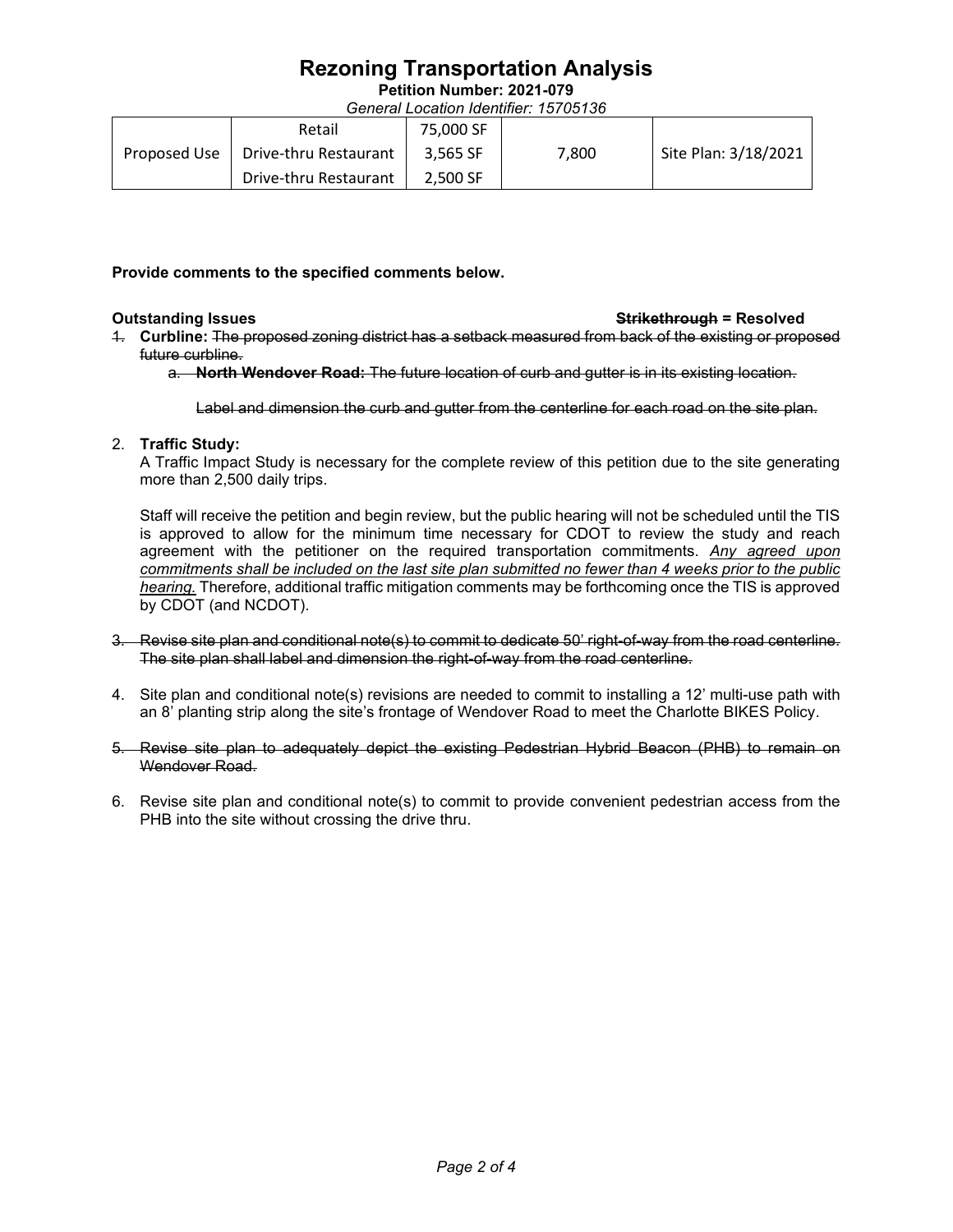

*Approximate location of Proposed Pedestrian Access*

- 7. Add a site plan note specifying dedication and fee simple conveyance of all rights-of-way to the City before the site's first building certificate of occupancy is issued.
- 8. Add a site plan note specifying that all transportation improvements will be approved and constructed before the site's first building certificate of occupancy is issued. The petitioner may phase transportation improvements if said improvements and phasing are explicitly described in site plan notes.

## **Advisory Information**

The following are requirements of the developer that must be satisfied prior to driveway permit approval. These requirements shall be reflected on the rezoning plan, as appropriate.

- 1. The setback for this district is measured from the back of the existing or future curbline as determined by CDOT and Planning during the permitting process.
- 2. CDOT has the authority to regulate/approve all private street/driveway and public street connections to the right-of-way of a street under the regulatory jurisdiction of the City of Charlotte, per the City of Charlotte's Driveway Regulations.
- 3. Adequate sight triangles must be reserved at the existing/proposed street entrance(s). Two 35' x 35' sight triangles (and two 10' x 70' sight triangles on NCDOT-maintained streets) are required for the entrance(s) to meet requirements. All proposed trees, berms, walls, fences, and/or identification signs shall not interfere with sight distance at the entrance(s) and shall be identified on the site plan.
- 4. The proposed driveway connection(s) to public streets will require a driveway permit(s) to be submitted to CDOT (and NCDOT on NCDOT-maintained streets) for review and approval. The exact driveway location(s) and type/width of the driveway(s) will be determined by CDOT during the driveway permit process. The locations of the driveway(s) shown on the site plan are subject to change in order to align with driveway(s) on the opposite side of the street and comply with City Driveway Regulations and the City Tree Ordinance.
- 5. All proposed commercial driveway connections to a future public street will require a driveway permit submitted to CDOT for review and approval.